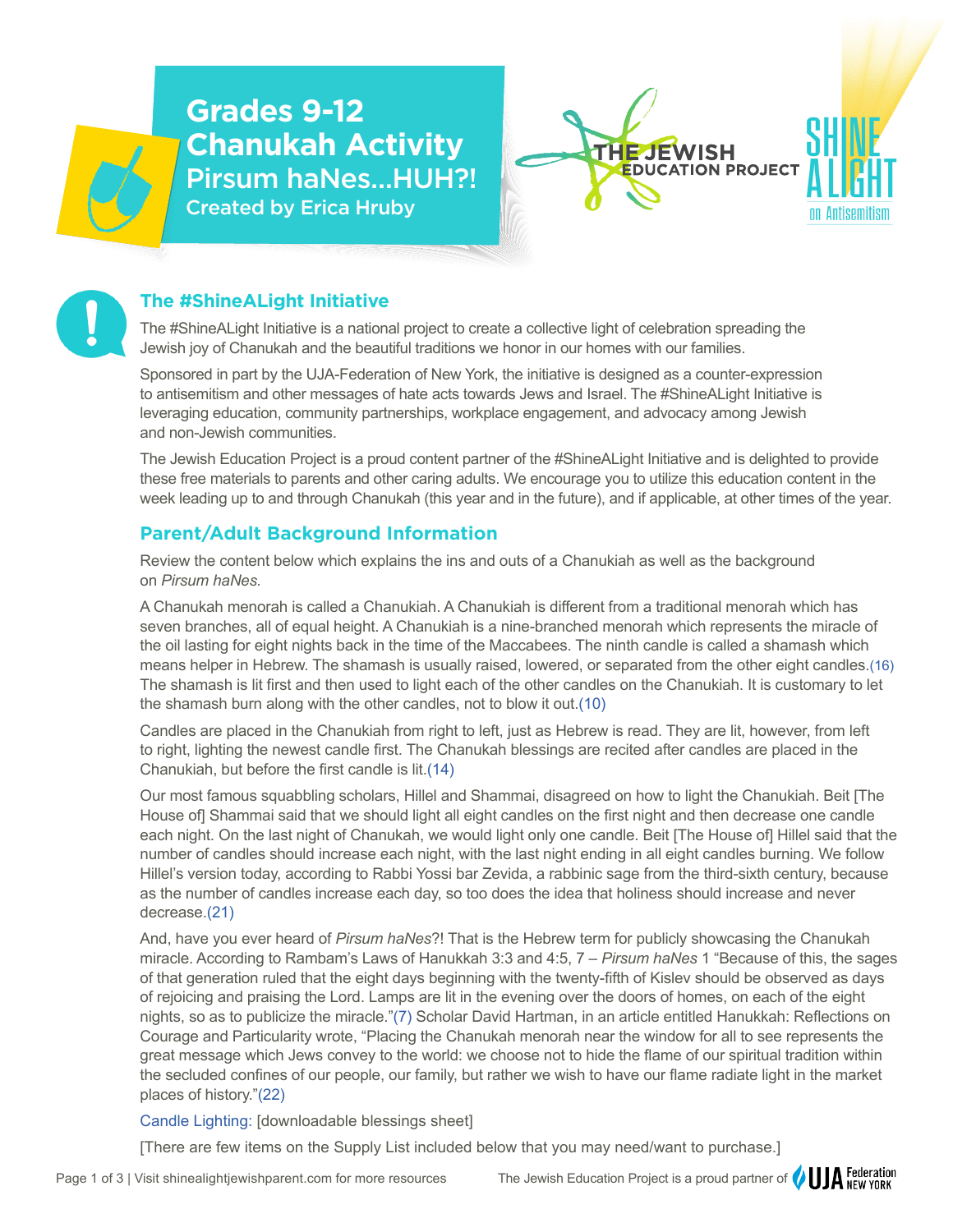

**Social Media:** If you are comfortable, we would love for you to spread the joy your family is experiencing while participating in this activity. Please take photos and/or videos and share them to your social media platforms using the hashtag #ShineALight.



 $\bullet$   $\bullet$   $\bullet$ 

**Prep Time:** 15 minutes (shifting furniture to position Chanukiah table in front of a window)

**Activity Time:** 30 minutes

#### **Supplies**

- � *Small table that can be placed safely in front of a window for Chanukiah to sit on and be visible; depending upon the proximity to curtains, blinds, etc., an electric Chanukiah may be desirable in the place of a real Chanukiah with candles*
- � *Optional: Printout of the texts (found below the activity) to share amongst family members*



## **Activity Instructions**

- . Prior to the first night of Chanukah, take a picture of the front windows of our home. Be sure to include any furniture or other items that are in front of those windows (you will be using this as a "before" picture.)
- 2. During this pre-Chanukah time, rearrange the space(s) near your front windows and move a display table up close to them so that neighbors and passers-by can visibly see the family's Chanukiah in the window each night. Consider how you might want to decorate the area on and near the table (again, be fire-safe in your plan).
- 3. As you prepare the table, learn about and discuss Pirsum haNes:
	- a. Read each of the two passages on the printables pages below that explain Pirsum haNes and discuss
		- i. According to Rambam's Laws of Hanukkah 3:3 and 4:5, 7 Pirsum haNes 1 "Because of this, the sages of that generation ruled that the eight days beginning with the twenty-fifth of Kislev should be observed as days of rejoicing and praising the Lord. Lamps are lit in the evening over the doors of homes, on each of the eight nights, so as to publicize the miracle."[\(7\)](http://ohavizedek.org/wp-content/uploads/2018/12/the-freedom-to-be-different-2018.pdf) 
			- 1. Discuss:
				- a. What is Rambam stating our ancestors did in celebration of Chanukah?
				- b. What does Rambam mean to "publicize the miracle?"
				- c. What might you guess is the reason why the "miracle" should be publicized? And, who is it being publicized to?
				- d. What might have prevented Jews hundreds of years ago to decide not to observe this mitzvah?
		- ii. Scholar David Hartman, in an article entitled Hanukkah: Reflections on Courage and Particularity wrote, "Placing the Chanukah menorah near the window for all to see represents the great message which Jews convey to the world: we choose not to hide the flame of our spiritual tradition within the secluded confines of our people, our family, but rather we wish to have our flame radiate light in the market places of history.["\(22\)](https://www.hartman.org.il/hanukkah-reflections-on-courage-and-particularity/)
			- 1. Discuss:
				- a. Why does David Hartman believe that Jews must convey this to the world?
				- b. Do you think David Hartman believes that those who don't have their Chanukiah in the window are intentionally "hiding" their Judaism from the world? Why? Why not?
				- c. What might the light represent to David Hartman?
				- d. What are reasons that people may choose not to display their Chanukiah (and/or Judaism) publicly?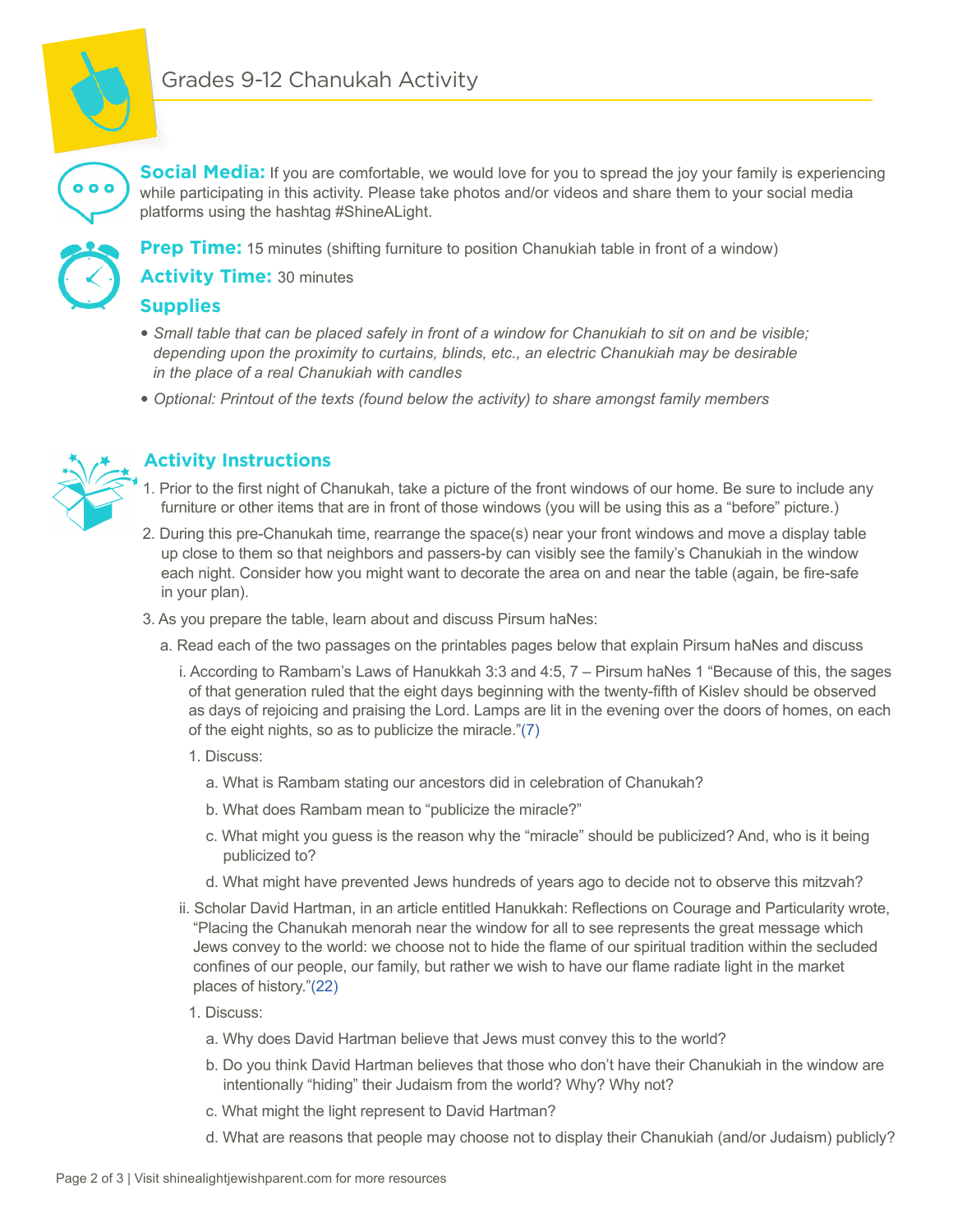

# **Activity Instructions,** continued

- e. What other ways can we shine a light on Judaism, in a visible way, throughout the year?
- b. Take your "after" photo of the space(s) near your front window(s).
- c. Record a short sharable video about why your family has decided to partake in this mitzvah this year and embed in the video your before and after photos. Share the final video to your social media platforms using the hashtag #ShineALight.